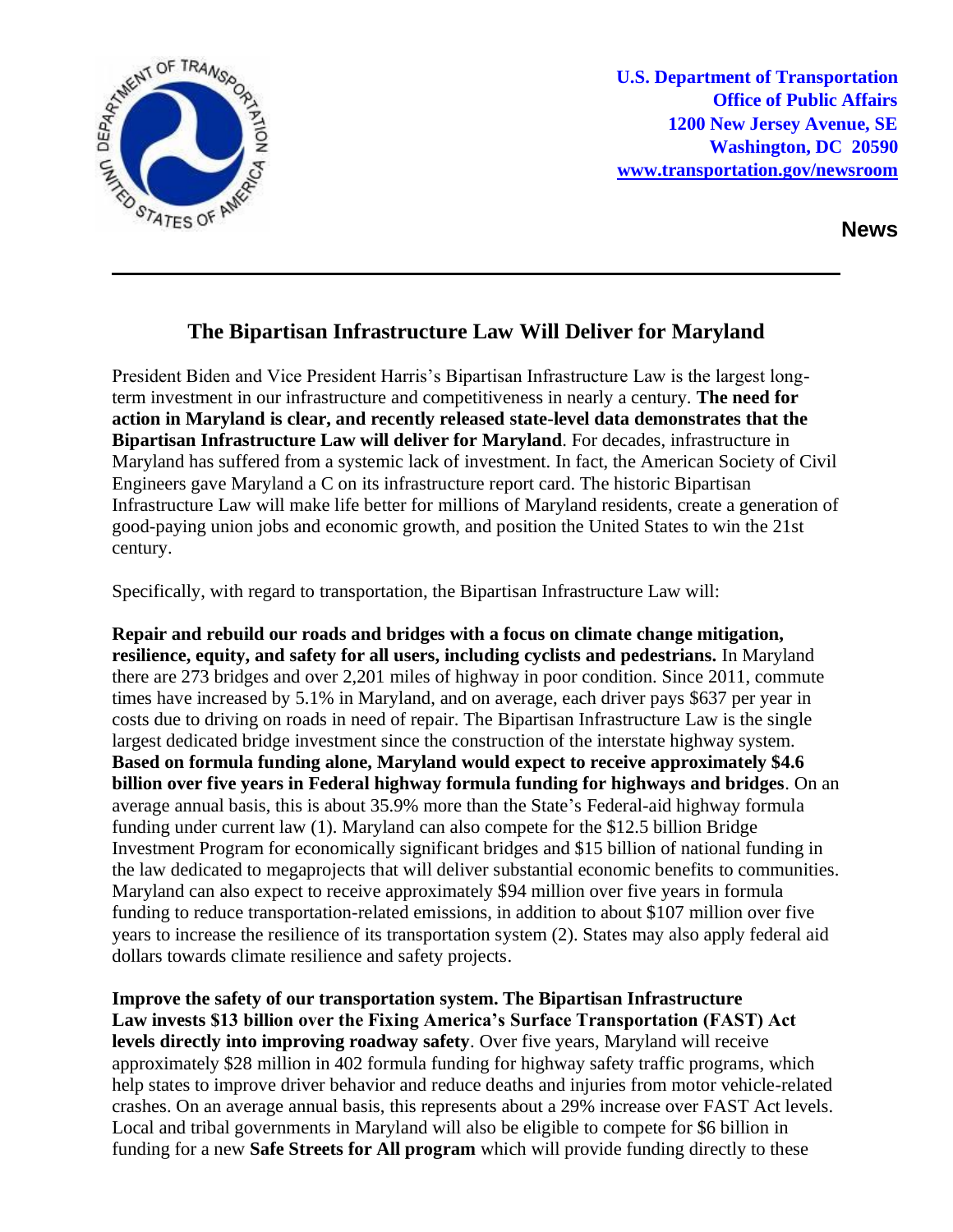entities to support their efforts to advance "vision zero" plans and other improvements to reduce crashes and fatalities, especially for cyclists and pedestrians. In addition, Maryland can expect to receive approximately \$39 million over five years in funding to augment their commercial motor vehicle (CMV) safety efforts to reduce CMV crashes through the Federal Motor Carrier Safety Administration's Motor Carrier Safety Assistance Program (MCSAP) formula grant (3). This represents about a 93% increase in funding compared to FAST Act levels (4). Maryland will be able to apply for funds to modernize data collection systems to collect near real time data on all reported crashes, including fatal ones, to enhance safety and to allow the Department to understand and address trends as they are identified.

**Improve healthy, sustainable transportation options for millions of Americans.** Marylanders who take public transportation spend an extra 66.3% of their time commuting and non-White households are 2.7 times more likely to commute via public transportation. 22.7% of transit vehicles in the state are past useful life. **Based on formula funding alone, Maryland would expect to receive about \$1.8 billion over five years under the Bipartisan Infrastructure Law to improve public transportation options across the state (5). In the first year, this represents about a 36% increase over 2021 FAST Act formula transit funding levels.**

**Build a network of EV chargers to facilitate long-distance travel and provide convenient charging options.** The U.S. market share of plug-in electric vehicle (EV) sales is only one-third the size of the Chinese EV market – in 2020, plug-in electric vehicles made up only 2.3% of new car sales in the U.S., compared to 6.2% in China. The President believes that must change. The law invests \$7.5 billion to build out the first-ever national network of EV chargers in the United States and is a critical element in the Biden-Harris Administration's plan to accelerate the adoption of EVs to address the climate crisis and support domestic manufacturing jobs. **Under the Bipartisan Infrastructure Law, Maryland would expect to receive about \$63 million over five years to support the expansion of an EV charging network in the state (6). Maryland will also have the opportunity to apply for grants out of the \$2.5 billion available for EV charging.** 

**Modernize and expand passenger rail and improve freight rail efficiency and safety.** The Bipartisan Infrastructure Law includes \$66 billion above baseline to eliminate the Amtrak maintenance backlog, modernize the Northeast Corridor, and bring world-class rail service to areas outside the northeast and mid-Atlantic. Within these totals, \$22 billion would be provided as grants to Amtrak, \$24 billion as federal-state partnership grants for Northeast Corridor modernization, and \$12 billion for partnership grants for intercity rail service, including highspeed rail. On top of this, Maryland will be eligible to compete for \$5 billion for rail improvement and safety grants and \$3 billion for grade crossing safety improvements.

**Improve our nation's airports.** The United States built modern aviation, but our airports lag far behind our competitors. **Under the Bipartisan Infrastructure Law, airports in Maryland would receive approximately \$158 million for infrastructure development for airports over five years (7).** This funding will address airside and landside needs at airports, such as improving runways, taxiways and airport-owned towers, terminal development projects, and noise reduction projects. In addition, \$5 billion in discretionary funding is available over five years for airport terminal development projects that address the aging infrastructure of our nation's airports, including projects that expand accessibility for persons with disabilities, improve access for historically disadvantaged populations, improve energy efficiency, and improve airfield safety.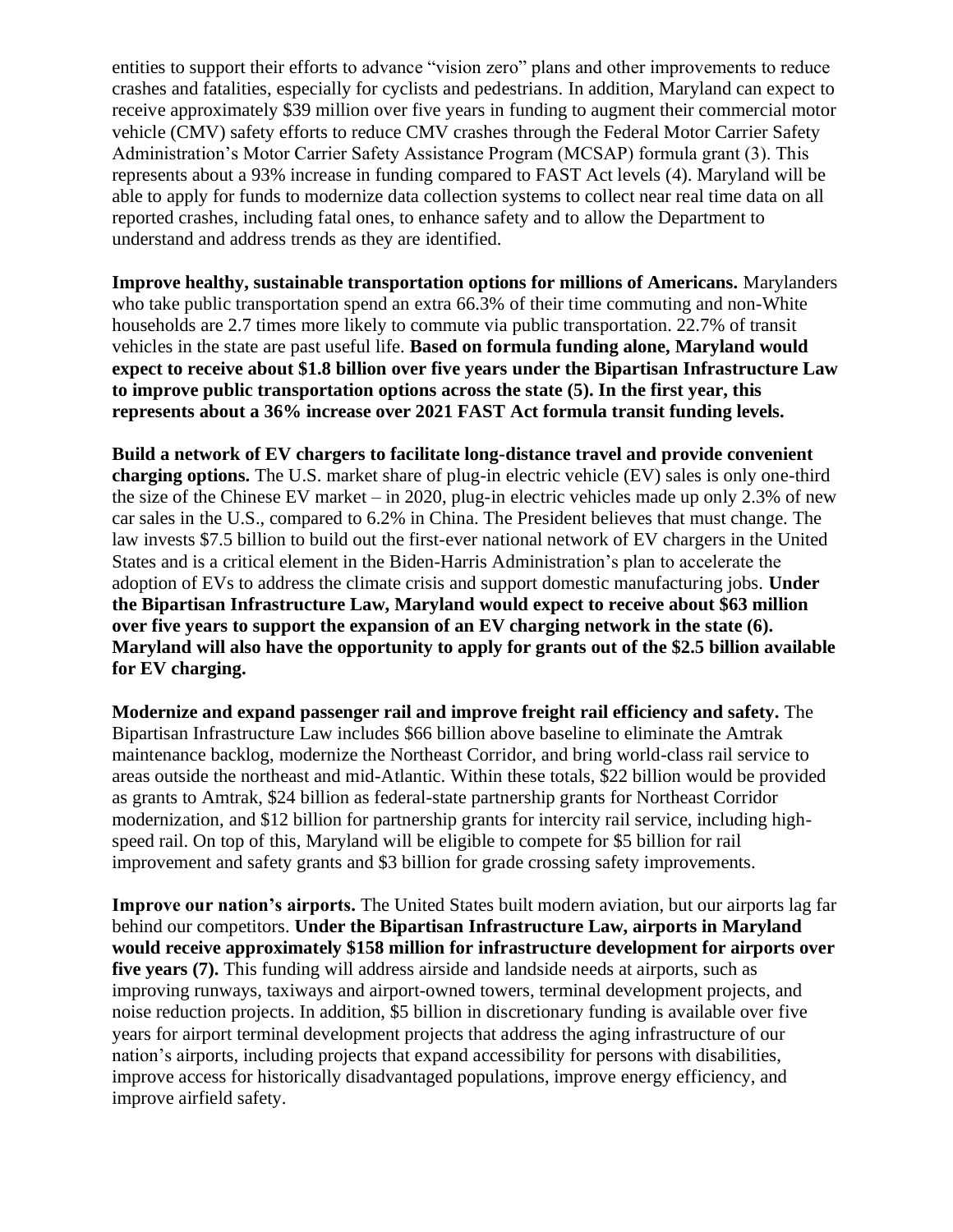**State and local governments can look forward to these new & expanded competitive grant programs in the Bipartisan Infrastructure Law (BIL) anticipated to launch over the course of the next year:** 

- **Safe Streets for All (\$6B, new)** This program will provide funding directly to local and tribal governments to support their efforts to advance "vision zero" plans and other improvements to reduce crashes and fatalities, especially for cyclists and pedestrians.
- **Rebuilding American Infrastructure with Sustainability and Equity (RAISE) Grants (\$15B, expanded)** – RAISE grants support surface transportation projects of local and/or regional significance.
- **Infrastructure for Rebuilding America (INFRA) Grants (\$14B, expanded)**  INFRA grants will offer needed aid to freight infrastructure by providing funding to state and local government for projects of regional or national significance. The BIL also raises the cap on multimodal projects to 30% of program funds.
- **Federal Transit Administration (FTA) Low and No Emission Bus Programs (\$5.6B, expanded)** – BIL expands this competitive program which provides funding to state and local governmental authorities for the purchase or lease of zero-emission and lowemission transit buses as well as acquisition, construction, and leasing of required supporting facilities.
- **FTA Buses + Bus Facilities Competitive Program (\$2.0B, expanded)** This program provides competitive funding to states and direct recipients to replace, rehabilitate, and purchase buses and related equipment and to construct bus-related facilities including technological changes or innovations to modify low or no emission vehicles or facilities.
- **Capital Investment Grants (CIG) Program (\$23B, expanded)** The BIL guarantees \$8 billion, and authorizes \$15 billion more in future appropriations, to invest in new highcapacity transit projects communities choose to build. The BIL provides funds that may support the 25 projects included in FTA's Annual Report on Funding Recommendations for FY22 as well as additional projects across the country seeking CIG funding over the next five years. Projects must meet CIG program requirements to receive funding. In Maryland, such recommended projects include the Maryland National Capital Purple Line light rail under construction.
- **Federal Aviation Administration (FAA) Terminal Program (\$5B, new)** This discretionary grant program will provide funding for airport terminal development and other landside projects.
- **MEGA Projects (\$15B, new)** This new National Infrastructure Project Assistance grant program will support multi-modal, multi-jurisdictional projects of national or regional significance.
- **Promoting Resilient Operations for Transformative, Efficient, and Cost-saving Transportation (PROTECT) Program (\$8.7B, new)** – PROTECT will provide \$7.3 billion in formula funding to states and \$1.4 billion in competitive grants to eligible entities to increase the resilience of our transportation system. This includes funding for evacuation routes, coastal resilience, making existing infrastructure more resilient, or efforts to move infrastructure to nearby locations not continuously impacted by extreme weather and natural disasters.
- **Port Infrastructure Development Program (\$2.25B, expanded)** BIL will increase investment in America's coastal ports and inland waterways, helping to improve the supply chain and enhancing the resilience of our shipping industry. BIL overall doubles the level of investment in port infrastructure and waterways, helping strengthen our supply chain and reduce pollution.
- **5307 Ferry Program (\$150M, existing)** BIL retains the \$30 million per year passenger ferry program for ferries that serve urbanized areas.